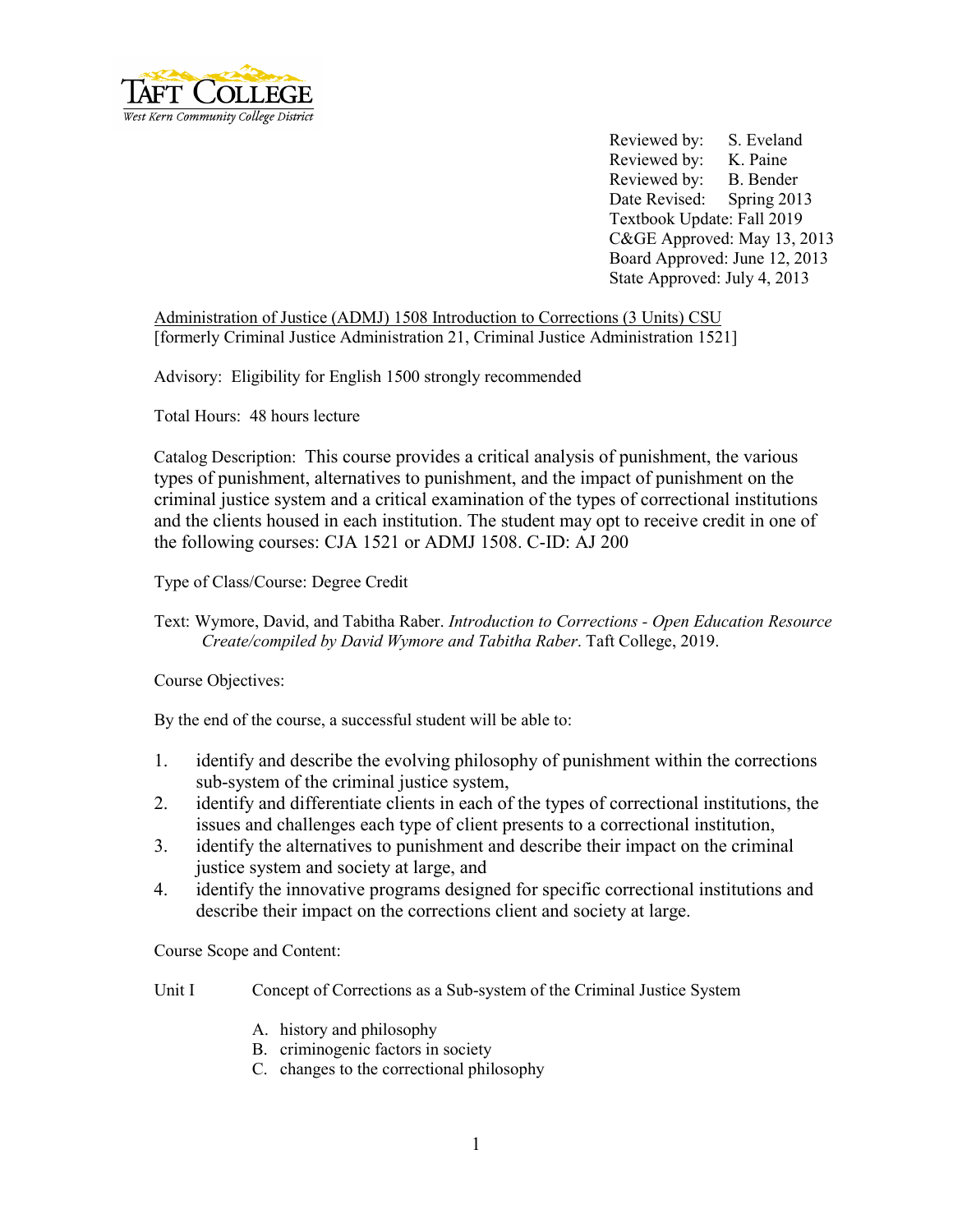

West Kern Community College District

Unit II Judicial Processes and Sentencing Practices for Misdemeanants, Felons, and Juveniles

- A. misdemeanants
- B. felons
- C. juveniles

Unit III Correctional Clients

- A. career criminal
- B. criminal gang member
- C. accidental criminal
- D. elderly criminal

Unit IV Alternatives to Incarceration

- A. probation
- B. parole
- C. treatment

#### Unit V Types of Correctional Facilities

- A. federal level
- B. state level
- C. local level

# Unit VI Institutionalization of Inmates in Correctional Facilities

- A. federal level
- B. state level
- C. local level

#### Unit VII Innovative Programs in Correctional Facilities

- A. federal level
- B. state level
- C. local level

## Unit VIII Juvenile Corrections

- A. special laws
	- 1. local
	- 2. federal
- B. foster home placement
- C. special care placement

## Unit IX Special Populations in Correctional Facilities

- A. federal level
- B. state level
- C. local level